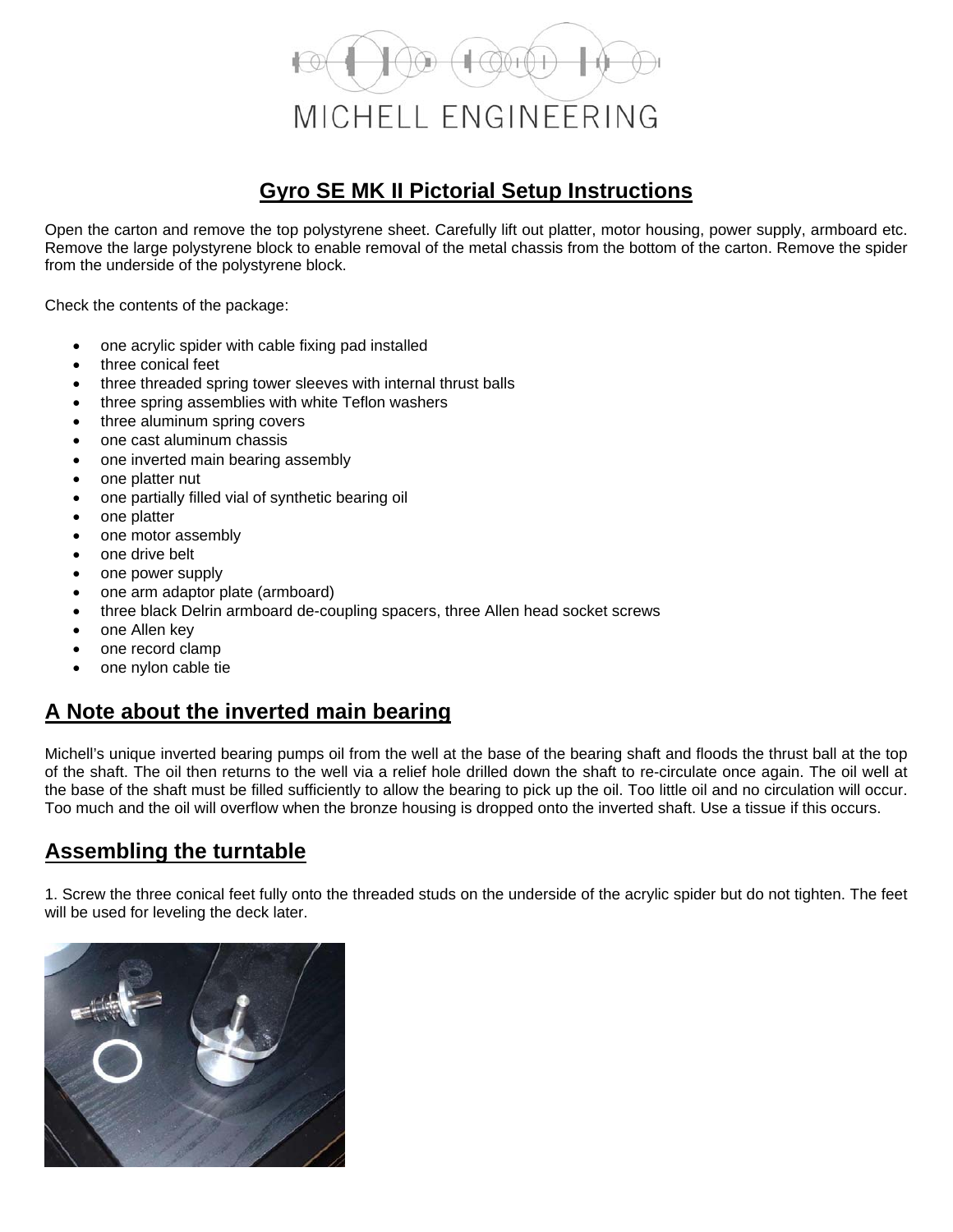2. Put the three felt rings over the spring support spindles. These rings serve to protect the acrylic base each time the clamp is used.



3. Screw the spring assemblies onto the threaded spring support sleeves until all the threads are fully showing above the black Delrin bushing. Then locate the three hollow spring support towers onto the three support spindles on top of the acrylic spider. Drop the white Teflon rings on top of each spring base. **NOTE: When handling the support towers, make sure not to lose the thrust ball that sits inside the sleeve of each tower.** 



4. Position the motor to the top left of the spider as shown below. The cable fixing pad attached to the underside of one of the spider legs should face rearward. Using a precision bubble level placed on top of the spider in its center, adjust the conical turntable feet beginning with the corner that is lowest until the spider is level.

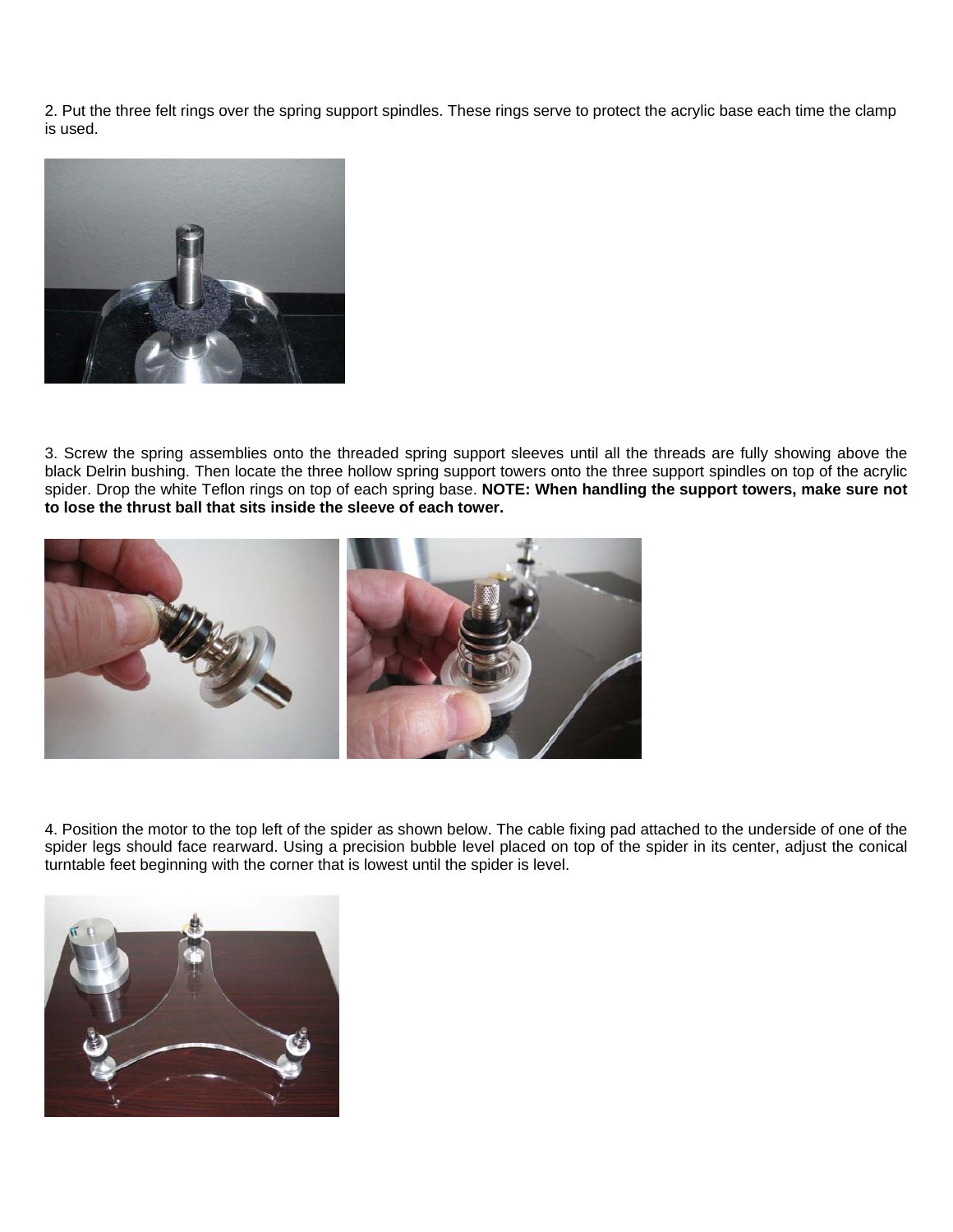5. Mount your tonearm to the armboard making sure the word FRONT on the underside is facing towards the front of the arm. If your armboard already has a grounding strap pre-installed go to step 6. If not, locate the grounding strap and install to the left-rear (when viewed from above) arm mounting screw using the nut and washer supplied in the kit as shown below. The smaller ring terminal should be used. If the existing left-rear arm mounting bolt is too short, replace it with the longer one which is included with the turntable or armboard.



6. Install the three Delrin armboard spacers snugly into the turntable chassis. **DO NOT OVERTIGHTEN OR YOU WILL SNAP OFF THE THREADED STUDS. Breakage is not under warranty.** 



**NOTE: The turntable is supplied with 12mm long de-coupling spacers and the correct length socket head Allen screws for the armboard that is supplied with the deck. If changing armboards or tonearm configuration, you may have to obtain shorter (10mm) spacers and/or different length socket head screws. If your deck was supplied with a Rega armboard and you are mounting a Tecnoarm or Rega-based arm with a Michell VTA adjuster, you will need to obtain the shorter 10mm spacers. This is necessary to reduce the extra height introduced by the VTA adjuster in order to have sufficient VTA adjustment range.**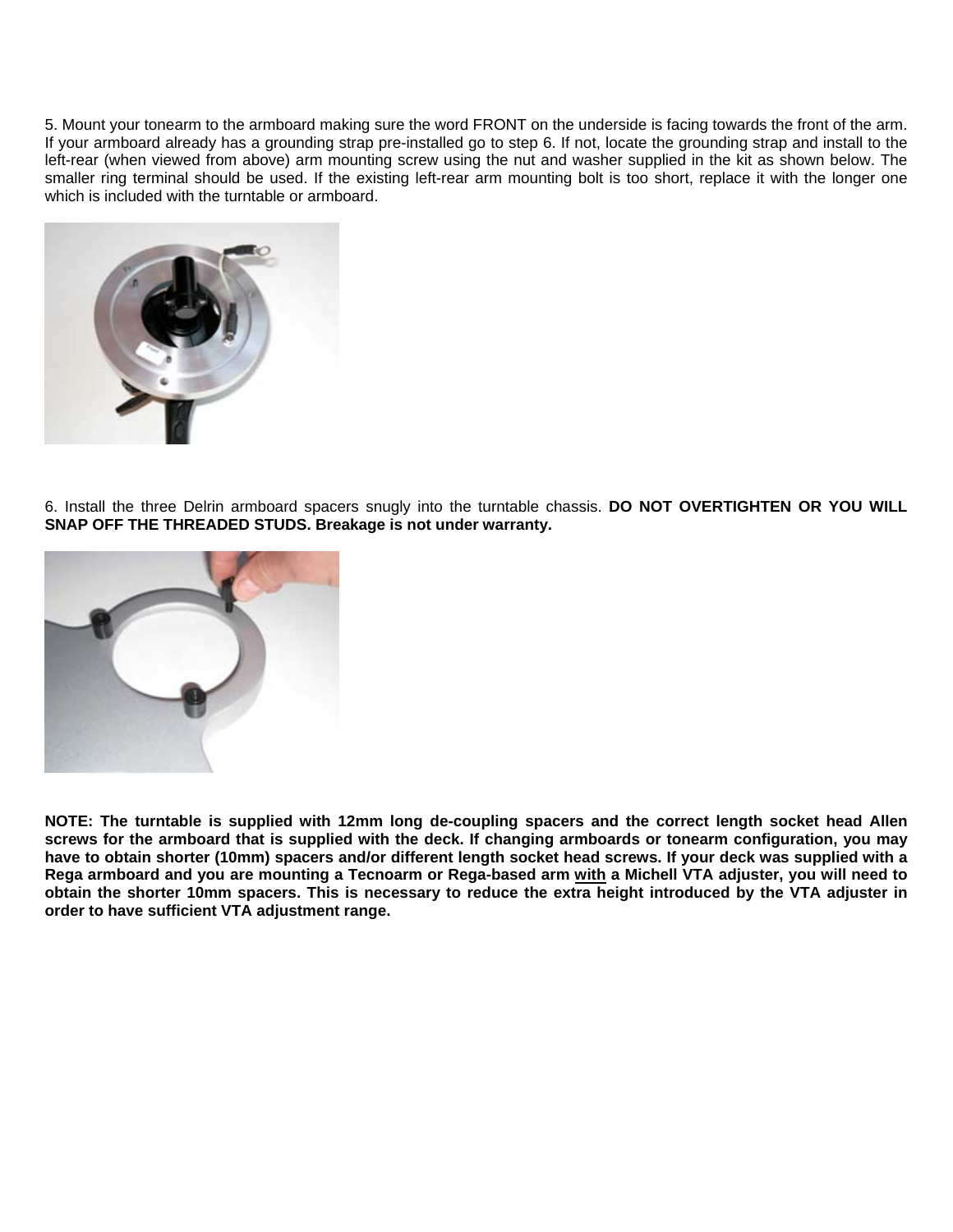7. Fit the armboard / tonearm to the chassis using the socket head screws and Allen Key. The screws should be just snug.

**Important note: Do not over-tighten or you will over-compress the embedded O-rings, defeating the de-coupling effect. Further tightening will then shear the Delrin studs off the bottom of the spacers. If you find that the top screws bottom out in the spacers before securing the armboard, then they are too long and MUST be changed for shorter ones or you will shear off the Delrin studs below the spacers. Contact your dealer or distributor.** 



8. Install the other end of the grounding strap to one of the protruding Delrin studs as shown in the photo below using the knurled finger nut. **Note: On a black painted chassis insure that the grounding strap ring terminal is attached to the area where paint has been removed to expose bare aluminium. This promotes a solid electrical grounding contact. It is imperative that the grounding strap is fitted and has continuity between the armboard and the chassis or hum and static problems may occur.** 



9. While holding the main bearing assembly upside down, carefully withdraw the slotted aluminum base/shaft from the bronze housing taking great care not to lose the thrust ball that resides inside. Put the bronze housing aside, again being careful not to let the thrust ball roll out.

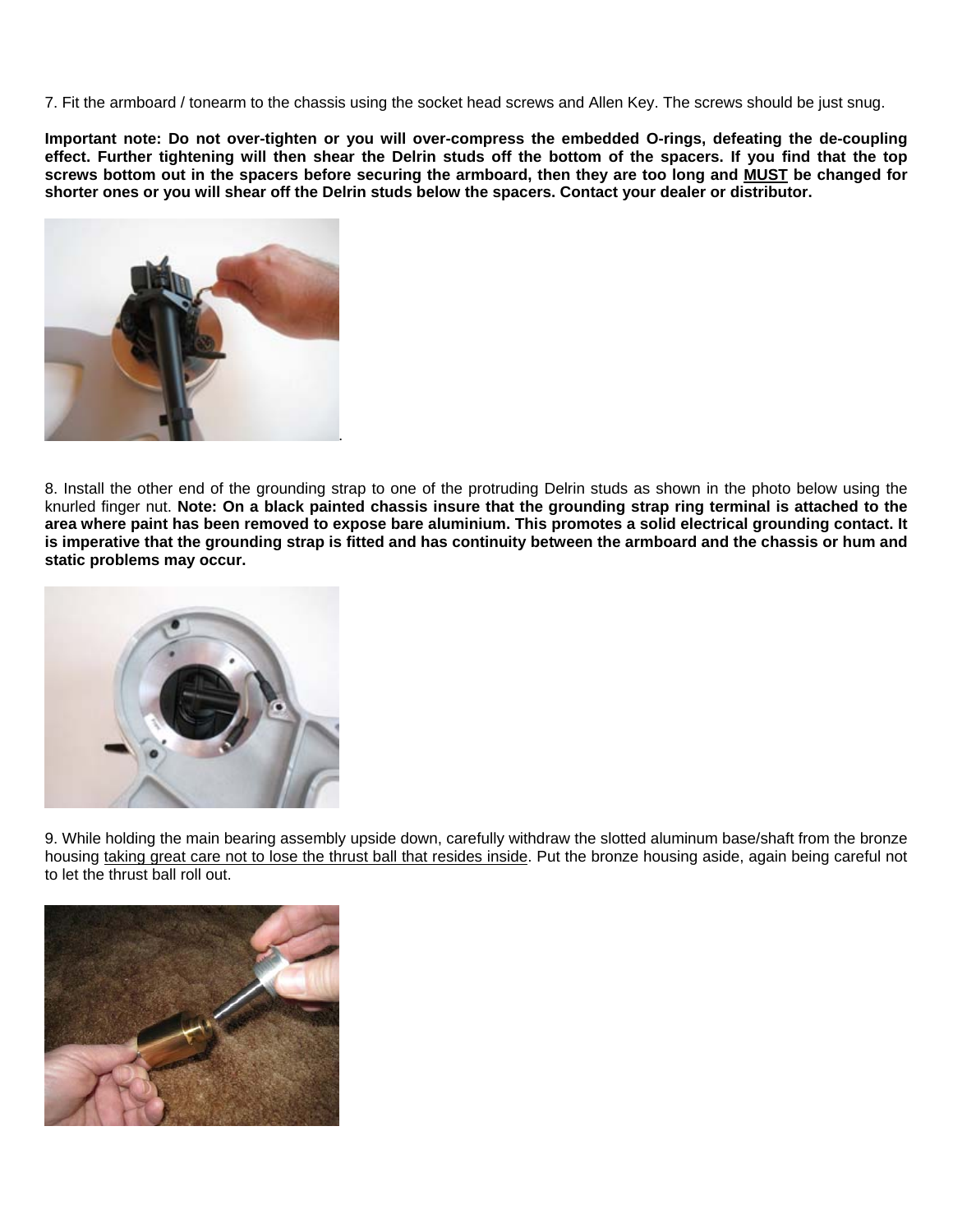10. From underneath the metal chassis, insert the spindle into the threaded center hole of the metal chassis and screw the slotted base fully home. Using a large coin inserted into the slot underneath, tighten the bearing base as tight as you can to insure that it does not loosen over time as the platter rotates against it.



11. Fill the fluid well at the base of the shaft with oil to a depth of about 3-4 mm. Put one drop of oil onto the top of the bearing shaft and another drop or two down the sides of the shaft to pre-lubricate it. Carefully replace the bronze bearing housing onto the spindle shaft, making sure not to lose the thrust ball. Spin the record spindle clockwise to distribute oil to the top of the shaft. Remove the bronze housing momentarily to see if the bottom was immersed in oil. If not, add more oil and repeat.

12. Lower the assembled chassis over the motor housing and the three spring towers, ensuring the three spring bases and white Teflon washers are seated correctly into the counter-bored holes on the underside of the chassis. You can use your fingers to feel that the spring bases do not protrude below the underside of the metal chassis. This indicates the Teflon washers and spring bases are correctly seated. Slide the turntable into its final position making sure that the motor is centered within the chassis ring that surrounds it.



13. Dress the tonearm cable by inserting the supplied cable tie into the slots of the cable fixing pad on the underside of the rear spider leg and securing it loosely around the arm cable. The cable should form a loose arc from the underside of the tonearm to the rear foot and should not contact the surface on which the deck is sitting.